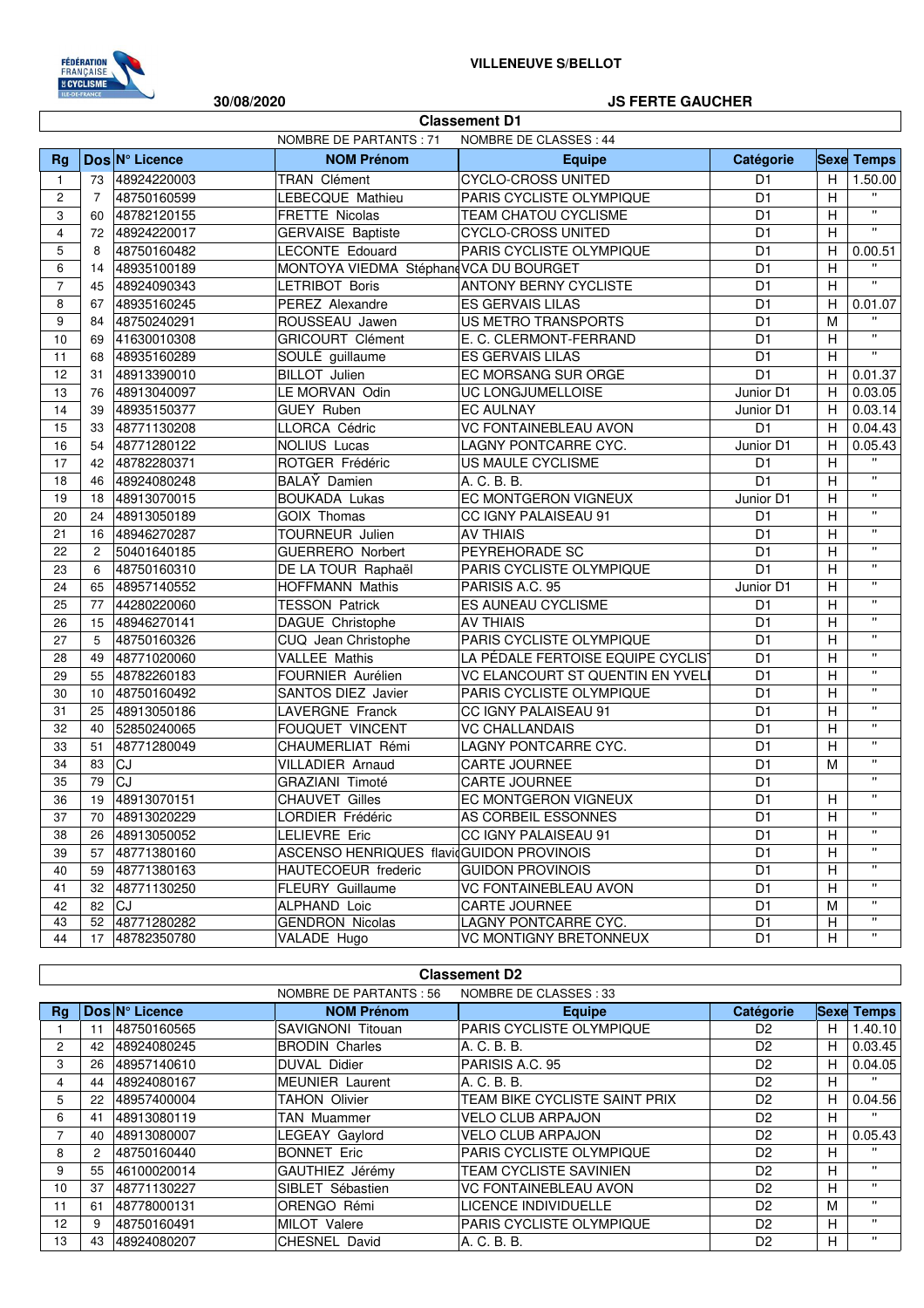| 14 | 59 | lCJ         | <b>DUMESNIL William</b>       | <b>CARTE JOURNEE</b>              | D <sub>2</sub>        |   | $\mathbf{H}$ |
|----|----|-------------|-------------------------------|-----------------------------------|-----------------------|---|--------------|
| 15 | 58 | CJ          | <b>DIEULOT Alexis</b>         | <b>CARTE JOURNEE</b>              | D <sub>2</sub>        |   | $\mathbf{H}$ |
| 16 | 16 | 48913480019 | <b>FONT LAPALISSE Thierry</b> | CC SAINT PIERRE DU PERRAY         | D <sub>2</sub>        | H | 0.07.02      |
| 17 | 52 | 48771280041 | <b>DEWAELE</b> Thomas         | LAGNY PONTCARRE CYC.              | D <sub>2</sub>        | н | 0.08.08      |
| 18 | 21 | 48957400001 | ROUSSEL Laurent               | TEAM BIKE CYCLISTE SAINT PRIX     | D <sub>2</sub>        | н | 0.08.56      |
| 19 | 34 | 44180030084 | MARCHET Yann                  | <b>VC LIGNIEROIS</b>              | D <sub>2</sub>        | н | $\mathbf{H}$ |
| 20 | 17 | 48913480015 | PELLETIER Jérôme              | CC SAINT PIERRE DU PERRAY         | D <sub>2</sub>        | н | $\mathbf{H}$ |
| 21 | 23 | 48946270063 | <b>BOUVIALE Laurent</b>       | <b>AV THIAIS</b>                  | D <sub>2</sub>        | н | $\mathbf{H}$ |
| 22 | 24 | 48946270281 | CHANDERNAGOR Théo             | <b>AV THIAIS</b>                  | D <sub>2</sub>        | H |              |
| 23 | 25 | 48946270258 | PEREIRA DA COSTA José         | <b>AV THIAIS</b>                  | D <sub>2</sub>        | н | $\mathbf{H}$ |
| 24 | 20 | 48771020100 | BOUDOT Jérôme                 | LA PÉDALE FERTOISE EQUIPE CYCLIST | D <sub>2</sub>        | н | $\mathbf{H}$ |
| 25 | 12 | 48935130093 | THOUMELIN Mickaël             | <b>USM GAGNY</b>                  | D <sub>2</sub>        | н | $\mathbf{H}$ |
| 26 | 39 | 48913080131 | <b>BLAISE Yannick</b>         | <b>VELO CLUB ARPAJON</b>          | D <sub>2</sub>        | н | $\mathbf{H}$ |
| 27 | 62 | CJ          | <b>PENVEN Cyril</b>           | <b>CARTE JOURNEE</b>              | D <sub>2</sub>        |   | $\mathbf{H}$ |
| 28 | 13 | 48913070207 | FARDEAU Frédéric              | <b>EC MONTGERON VIGNEUX</b>       | D <sub>2</sub>        | H | $\mathbf{H}$ |
| 29 | 50 | 48946040479 | <b>BELBACHIR MEHDI</b>        | <b>US CRETEIL</b>                 | D <sub>2</sub>        | н | $\mathbf{H}$ |
| 30 | 15 | 48913070148 | POISSON Emmanuel              | EC MONTGERON VIGNEUX              | D <sub>2</sub>        | н | $\mathbf{H}$ |
| 31 | 28 | 48771150038 | <b>TESSON Denis</b>           | TEAM PELTRAX - CSD                | D <sub>2</sub>        | н | $\mathbf{H}$ |
| 32 | 19 | 48924150224 | RABOT Henri                   | <b>COURBEVOIE SPORTS CYCLISME</b> | D <sub>2</sub>        | н | $\mathbf{H}$ |
| 33 |    | 48771140372 | <b>BARDET Maxime</b>          | <b>JS FERTE GAUCHER</b>           | Junior D <sub>2</sub> | н | $\mathbf{H}$ |
|    |    |             |                               |                                   |                       |   |              |

## **Classement D3**

|                         |                 |                | <b>NOMBRE DE PARTANTS: 48</b> | NOMBRE DE CLASSES : 40            |                 |                |                         |
|-------------------------|-----------------|----------------|-------------------------------|-----------------------------------|-----------------|----------------|-------------------------|
| <b>Rg</b>               |                 | Dos N° Licence | <b>NOM Prénom</b>             | <b>Equipe</b>                     | Catégorie       |                | <b>Sexe Temps</b>       |
| $\mathbf{1}$            | 20              | 48957400016    | LOTH Stephane                 | TEAM BIKE CYCLISTE SAINT PRIX     | D <sub>3</sub>  | H              | 1.30.10                 |
| $\overline{c}$          | 13              | 48924150012    | PASQUIER Olivier              | <b>COURBEVOIE SPORTS CYCLISME</b> | D <sub>3</sub>  | $\overline{H}$ | $\overline{u}$          |
| 3                       | 40              | 48771130324    | <b>GALVAING Damien</b>        | <b>VC FONTAINEBLEAU AVON</b>      | D <sub>3</sub>  | Ξ              | π                       |
| $\overline{\mathbf{4}}$ | 18              | 48771500028    | CIVALLERO José                | SAACY JOUARRE CYCLISME 77         | D <sub>3</sub>  | H              | 0.01.55                 |
| 5                       | 6               | 48750160557    | <b>VINDEX</b> Jean Philippe   | PARIS CYCLISTE OLYMPIQUE          | $\overline{D3}$ | Ξ              |                         |
| $\overline{6}$          | 9               | 48935040157    | <b>BLANCO Angelo</b>          | EC NEUILLY PLAISANCE              | D <sub>3</sub>  | $\overline{H}$ | $\overline{\mathbf{u}}$ |
| $\overline{7}$          | 23              | 48771150004    | <b>GILARDINI Vincent</b>      | TEAM PELTRAX - CSD                | $\overline{D3}$ | $\overline{H}$ | $\overline{w}$          |
| 8                       | 31              | 48946160049    | <b>BOTTINI William</b>        | <b>UC BORDS DE MARNE</b>          | D <sub>3</sub>  | $\overline{H}$ | $\overline{w}$          |
| 9                       | 45              | 48771280104    | CABRAS Antonio                | LAGNY PONTCARRE CYC.              | D <sub>3</sub>  | $\overline{H}$ | $\overline{w}$          |
| 10                      | 27              | 48946030009    | LOUCHART Olivier              | VC DES CHEMINOTS ET VILLENEUVOIS  | D <sub>3</sub>  | $\overline{H}$ | $\overline{\mathbf{u}}$ |
| 11                      |                 | 47 48771280230 | <b>TAUVERON Eric</b>          | LAGNY PONTCARRE CYC.              | D <sub>3</sub>  | $\overline{H}$ | $\overline{\mathbf{u}}$ |
| 12                      | 37              | 48957290047    | LE FOLL Didier                | <b>EC OSNY PONTOISE</b>           | D <sub>3</sub>  | $\overline{H}$ | $\overline{\mathbf{u}}$ |
| 13                      | $\overline{3}$  | 48771140048    | MAGE Frédéric                 | <b>JS FERTE GAUCHER</b>           | D <sub>3</sub>  | $\overline{H}$ | $\overline{\mathbf{u}}$ |
| 14                      | 12              | 48924150126    | LETOURNEUR Régis              | COURBEVOIE SPORTS CYCLISME        | D <sub>3</sub>  | H              | $\overline{\mathbf{u}}$ |
| 15                      | $\overline{35}$ | 48913260093    | GIL Norbert                   | <b>AC ORSAY</b>                   | D <sub>3</sub>  | $\overline{H}$ | $\overline{\mathbf{u}}$ |
| 16                      | 14              | 48771190020    | <b>BOUTIN Gaël</b>            | <b>CC COULOMMIERS</b>             | D3              | H              | $\overline{\mathbf{u}}$ |
| 17                      | 16              | 48771190026    | <b>GAUTHE Fabien</b>          | <b>CC COULOMMIERS</b>             | D <sub>3</sub>  | Н              | $\overline{\mathbf{u}}$ |
| 18                      | 29              | 42891050266    | POSENATO Claude               | <b>VELO CLUB DU SENONAIS</b>      | D3              | H              | π                       |
| 19                      | 30              | 42891050281    | TOULOUSE Bertrand             | <b>VELO CLUB DU SENONAIS</b>      | D <sub>3</sub>  | $\overline{H}$ | $\overline{\mathbf{u}}$ |
| 20                      | 28              | 48771320030    | <b>DUBOIS Didier</b>          | UNION SPORTIVE TRILPORT GERMIGN   | D <sub>3</sub>  | Ξ              | π                       |
| 21                      | 48              | 46572140005    | <b>BECHIR Clément</b>         | ETOILE MARLIENNE CYCLISTE COMPE   | D <sub>3</sub>  | H              | π                       |
| $\overline{22}$         | $\overline{33}$ | 48771080130    | REMOND Lenka                  | <b>AS CHELLES</b>                 | $\overline{D3}$ | $\overline{D}$ | π                       |
| 23                      | 52 CJ           |                | <b>LACORE William</b>         | <b>CARTE JOURNEE</b>              | D <sub>3</sub>  |                | $\overline{u}$          |
| 24                      | 41              | 48946080028    | <b>TURPIN Olivier</b>         | <b>TROPIKANA</b>                  | $\overline{D3}$ | $\overline{H}$ | π                       |
| 25                      | 11              | 48924150002    | <b>ANNE Christophe</b>        | <b>COURBEVOIE SPORTS CYCLISME</b> | $\overline{D3}$ | H              | $\overline{\mathbf{u}}$ |
| 26                      | 10              | 48935040147    | <b>HUET Philippe</b>          | <b>EC NEUILLY PLAISANCE</b>       | $\overline{D3}$ | $\overline{H}$ | π                       |
| 27                      | 44              | 48771280134    | BOUYER Jacques                | LAGNY PONTCARRE CYC.              | D <sub>3</sub>  | H              | $\overline{\mathbf{u}}$ |
| 28                      | 5               | 48750160574    | FARIA Rolando                 | PARIS CYCLISTE OLYMPIQUE          | $\overline{D3}$ | $\overline{H}$ | π                       |
| $\overline{29}$         | 50              | 48924020107    | <b>LHUISSIER Gilbert</b>      | <b>LES BLEUS DE FRANCE</b>        | D <sub>3</sub>  | H              | π                       |
| 30                      | 19              | 48957400014    | GRZEGORZEK Henri              | TEAM BIKE CYCLISTE SAINT PRIX     | D <sub>3</sub>  | H              | π                       |
| 31                      | 46              | 48771280155    | REGNAULT Tristan              | LAGNY PONTCARRE CYC.              | D <sub>3</sub>  | $\overline{H}$ | $\overline{\mathbf{u}}$ |
| 32                      | 8               | 48935100206    | CHANTEUR José                 | <b>VCA DU BOURGET</b>             | D <sub>3</sub>  | $\overline{H}$ | π                       |
| 33                      | $\overline{1}$  | 48771140172    | DARDAILLON Bertrand           | <b>JS FERTE GAUCHER</b>           | D <sub>3</sub>  | H              | Ŧ                       |
| 34                      | 25              | 48771150210    | <b>REINE</b> Thierry          | TEAM PELTRAX - CSD                | D <sub>3</sub>  | H              | $\mathbf{H}$            |
| 35                      | 55              | 48758000195    | <b>GRIPPAI Pascal</b>         | <b>LICENCE INDIVIDUELLE</b>       | D <sub>3</sub>  | M              | $\overline{\mathbf{u}}$ |
| 36                      | 32              | 48771080131    | <b>CASSIER Claire</b>         | <b>AS CHELLES</b>                 | $\overline{D3}$ | D              | π                       |
| 37                      | 36              | 48957100158    | TOIGO Bruno                   | AC VAL D'OISE                     | D <sub>3</sub>  | H              | $\mathbf{H}$            |
| 38                      | $\overline{7}$  | 48935230006    | <b>DEWILDE Philippe</b>       | <b>EC NOISEENNE</b>               | D <sub>3</sub>  | H              | π                       |
| 39                      | 24              | 48771150160    | HALBOUT Franck                | TEAM PELTRAX - CSD                | $\overline{D3}$ | H              | $\overline{u}$          |
| 40                      | 22              | 48771150124    | <b>DE OLIVEIRA Carlos</b>     | <b>TEAM PELTRAX - CSD</b>         | $\overline{D3}$ | Ξ              | $\overline{\mathbf{u}}$ |

## **Classement D4**

|    |    |                | NOMBRE DE PARTANTS : 39  | NOMBRE DE CLASSES : 30        |           |   |                   |
|----|----|----------------|--------------------------|-------------------------------|-----------|---|-------------------|
| Rg |    | Dos N° Licence | <b>NOM Prénom</b>        | <b>Equipe</b>                 | Catégorie |   | <b>Sexe Temps</b> |
|    | 38 | 48958000030    | <b>VERGEREAU Bernard</b> | LICENCE INDIVIDUELLE          | D4        | М | 1.22.00           |
| 2  |    | 48935040059    | <b>FORRAT Guv</b>        | EC NEUILLY PLAISANCE          | D4        | н | 0.00.34           |
| 3  | 34 | 47020970444    | VIGNAUD Stéphane         | <b>EC CHATEAU THIERRY</b>     | D4        | н | 0.02.30           |
| 4  |    | 48935040022    | FOUESNANT Frédéric       | IEC NEUILLY PLAISANCE         | D4        | н | 0.02.32           |
| 5  | 12 | 48771150094    | FONTAINE Yannick         | TEAM PELTRAX - CSD            | D4        | н | 0.02.46           |
| 6  | 29 | 48957400017    | <b>LOUVEL Gilles</b>     | TEAM BIKE CYCLISTE SAINT PRIX | D4        |   | $\mathbf{H}$      |
|    | 25 | 48771190153    | MENNESSON Michel         | ICC COULOMMIERS               | D4        | н | $\mathbf{H}$      |
| 8  | 15 | 48913070110    | LEPINE Jean              | <b>IEC MONTGERON VIGNEUX</b>  | D4        | н | $\mathbf{H}$      |
| 9  |    | 48913480014    | <b>VERRIER Gilles</b>    | ICC SAINT PIERRE DU PERRAY    | D4        |   | 0.03.55           |